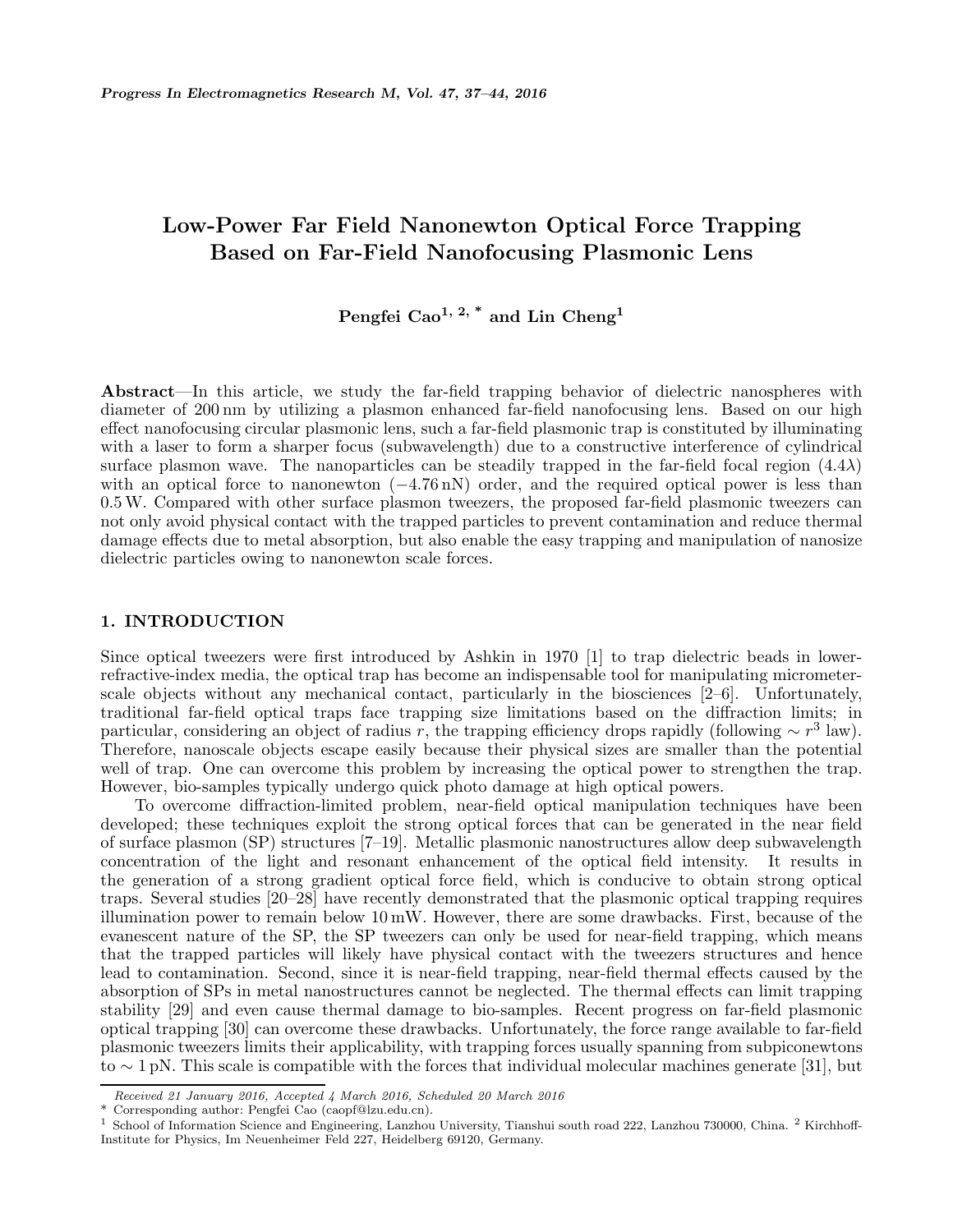the mechanical characterization of macromolecules, their assemblies or more complex cellular processes require much larger forces. For example, the forces of protein unfolding, cell adhesion and contraction may be at a nanonewton scale or more, which is beyond the capabilities of this far-field plasmonic optical trap [31, 32]. Therefore, the problem is how to create efficient far-field plasmonic trapping that provides a strong optical force with low illumination power.

Here we present a new approach to create a low power far-field nanonewton plasmonic optical trapping, in which a dielectric surface grating on the circular plasmonic lens [33] is employed to generate a strong subdiffraction-limit focus. This tight subdiffraction-limit focus generates a strong field gradient and enables three-dimensional (3D) optical trapping of nano-sized particles, as illustrated in Fig. 1(a). Compared to the other far-field plasmonic optical tweezers with weak trapping forces, the trap force created by our plasmonic lens can not only keep all the advantages of other far-field plasmonic optical tweezers, such as avoiding physical contact with trapped particles, but also achieve nanonewton scale in the far field due to high focusing efficiency (733% [33]), which can be used to complex cellular processes [31, 32].



**Figure 1.** (a) Schematic of a nanosize bead trapped by the subwavelength focus beyond the near field created by the far-field nanofocusing plasmonic lens; (b) Schematic of the far-field nanofocusing plasmonic lens in the cylindrical coordinate system is plotted as the r-z cross section, showing the geometrical parameters defining the structure, as well as the three-dimensional model is depicted at the top right corner. The  $z = 0$  plane is at the glass-metal interface.

#### **2. FAR-FIELD NANONEWTON OPTICAL FORCE TRAP STRUCTURE**

Our plasmonic lens can be realized by utilizing a dielectric surface grating on the circular plasmonic lens, as shown in Fig. 1(b). The circular plasmonic lens with several slit rings  $(w_{1,2} = 228 \text{ nm}, r_p = 2.272 \mu \text{m},$  $r_2 = 3.395 \,\mu\text{m}$ ) milled into titanium (Ti) film upon the glass substrate excites the cylindrical surface plasmon (CSP) waves. A dielectric layer ( $\alpha$ -SiO<sub>2</sub>, refractive index  $n_d = 2.16$ ) upon the Ti film functions as a Fabry-Perot-like resonator and can enhance the focal intensity, smoothing the metallic surface and protecting the Ti thin film from sulfuration or oxidation as well. A circular dielectric grating ( $\varepsilon = 2.4$ ,  $\Lambda = 432$  nm,  $a = 202$  nm,  $h = 180$  nm) is added topside, acting as a modulation device to extend the subwavelength focus into far field, which modulates CSP waves launched by annular Ti slits so that part of the evanescent components are coupled into the propagation waves to the far-field region to achieve nanofocusing effects by constructive interference [33, 34].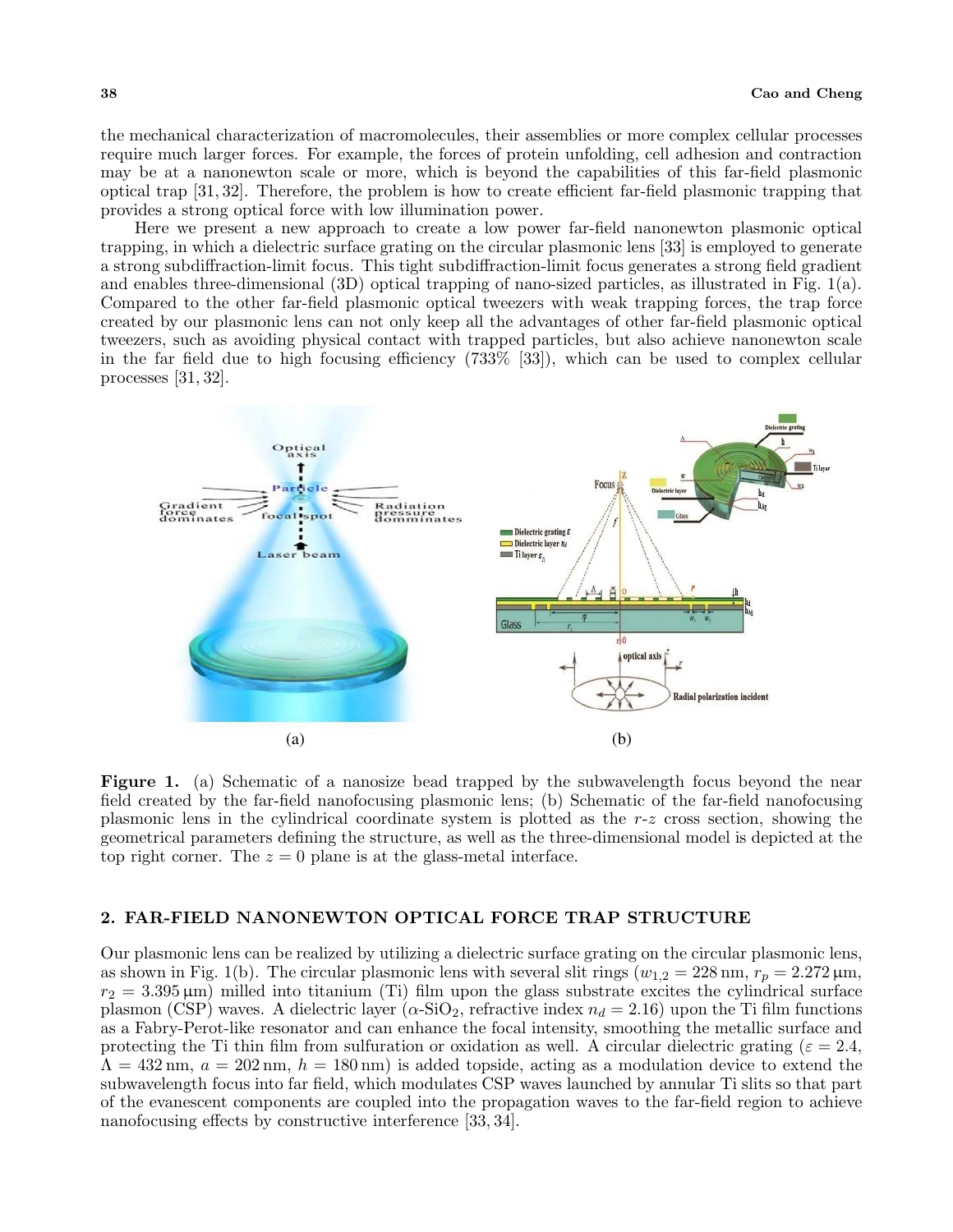#### **Progress In Electromagnetics Research M, Vol. 47, 2016 39**

With this plasmonic lens, a subwavelength focal size of  $204 \text{ nm}$   $(0.38\lambda)$  with a focal length about 2.34  $\mu$ m (4.4 $\lambda$ ) at the vacuum wavelength of 532 nm (0.35 W) has been achieved [33]. The focal length and nanoscale focal spot can be adjusted by varying the geometric parameters of this plasmonic lens [33, 34]. In addition, the far-field nanofocusing circular plasmonic lens is characterized by enhanced focusing efficiency (733%) compared with other far-field plasmonic lens. In this sense, this plasmonic lens design can help enhance trapping efficiency by high focusing efficiency to generate a strong field gradient at the focal spot area. Therefore, the trapping force can be increased without further decreasing trapping distance (near field trapping) or increasing the incident optical power, which can help avoid any physical contact with the trapped particles to prevent contamination and decrease the risk of optical damage.

However, it is very tedious to study far-field trapping behavior here by experiments only due to complex thin films coating and nanolithography processes required. Considering this, a theoretical study is carried out here first by means of computational numerical calculations for the purpose of revealing physical picture of far-field trapping behavior by using a circular plasmonic lens. The commercial software "COMSOL Multiphysics 4.3b" is adopted here for the computational calculation and numerical simulation [35–39].

#### **3. SIMULATION RESULTS AND DISCUSSION**

The incident light is the radial polarization wave with the vacuum wavelength of  $532 \text{ nm}$  (0.35 W), impinging from the bottom of the substrate. The gradient of intensity is a necessary condition for the optical traps [2, 28]. First, we calculate the intensity gradient located on the focal spot. The gradients of the electric field intensity distribution are shown in Fig. 2. The figure indicates that the maximum change rate of the electric field intensity distribution [2, 40] is located at the region of the focal spot, which means that the trapping distance approximates the focal length. Since the nanoscale focal spot can be obtained away from the lens surface, the far-field nano-optical trap may be realized.



**Figure 2.** Gradients of the electric field intensity distribution (the coordinate unit is  $\mu$ m): (a) The longitudinal and (b) radial distributions.

The radius of the particle is 100 nm, and its refractive index is 1.59. We note that the trapping force can be reduced by reducing the refractive index contrast between the particle and the surrounding medium by placing the particle in a medium such as water. The Maxwell's surface stress tensor (MST,  $\langle T \rangle$  formalism [28, 41, 42] is used to determine the total optical force on a particle. The time averaged  $\langle T \rangle$  is defined by:

$$
\langle T \rangle = \frac{1}{2} \text{Re} \left[ \varepsilon \mathbf{E} \mathbf{E}^* + \mu \mathbf{H} \mathbf{H}^* - \frac{1}{2} \left( \varepsilon \left| \mathbf{E} \right|^2 + \mu \left| \mathbf{H} \right|^2 \right) I \right]
$$
 (1)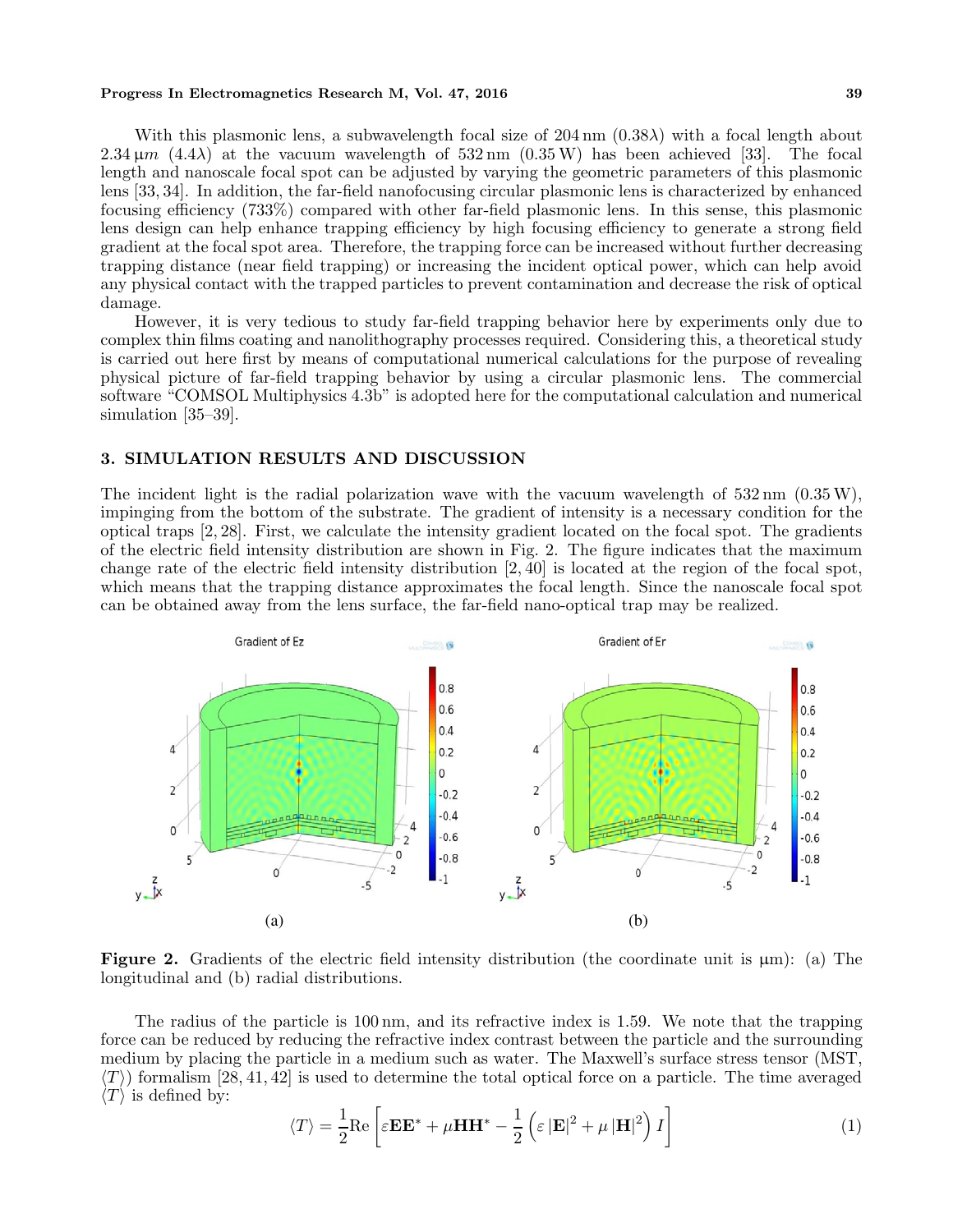where I denotes the identity matrix;  $EE^*$  and  $HH^*$  are the electric and magnetic fields, respectively;  $\varepsilon$ and  $\mu$  are the permittivity and permeability of the surrounding medium, respectively. The components of the total time-averaged electromagnetic force  $F$  acting on the particle interacting with an optical field can be calculated using a surface integral [28]:

$$
\mathbf{F} = \oint \langle T \rangle \cdot d\mathbf{S} \tag{2}
$$

Thus, the total optical force on a particle can be obtained by calculating the electromagnetic fields over the bounding surface around the particle. Fig. 3(a) shows the MST over the surface enclosing the nanoparticle. As the structure rotates symmetrically and the incident light is radially polarized, we j use only a two-dimensional axis symmetry model, which is half of the cross section depicted in Fig. 1, to clearly show the MST distribution. The direction of radial MST is opposite to r-coordinate, which may push the particle toward the focal spot, while the other directions MST can be transformed to radial and longitudinal direction, respectively. These transformed radial MST is along the r direction, which will pull the particle out of the focal spot. But the transformed radial MST is weaker than the opposite radial MST. It means that the direction of resultant MST will be always opposite to r-coordinate. The transformed longitudinal MST can cause the two opposite forces at the z-coordinate. It should be noted that the opposite MST will be offset in the focal spot. In all the following cases, the nanoparticle is positioned at a certain point  $(r, z)$ , and the MST method is used to calculate the forces acting on the nanoparticle at this point [39]. This process was repeated over a grid of coordinates for the nanoparticle positions to obtain the force fields. Fig. 3(b) illustrates that the particle interacts with the normalized intensity of the far-field nanofocusing circular plasmonic lens.



**Figure 3.** (a) The MST over the surface enclosing the nanoparticle; (b) interaction of the particle with the normalized intensity of the far-field nanofocusing circular plasmonic lens.

Next, we consider the optical forces generated on a nanometer-size dielectric particle interacting with this intensity distribution. The forces on the particle depend on the position of the particle in the focal spot. Figs. 4 and 5 respectively show the radial (*Fr* ) and longitudinal (*Fz* ) forces on a nanoparticle near the focal spot and as a function of the longitudinal and radial distance across the focal spot, respectively. Fig.  $4(a)$  shows that a positive  $Fz$  indicates the particle pulled along the z-coordinate and that a negative  $F\overline{z}$  indicates the particle moving in the opposite direction of the *z*-coordinate. It should be noted that when the particle is near the focal spot, the negative force approximately equals the positive force, which may limit the particle in the focus area. The reason is that CSP can make the evanescent components coupled into the propagation waves to the far-field region to achieve nanofocusing spot by constructive interference, which causes the alternatively positive and negative stronger longitudinal gradient forces  $[43]$ , as shown in Fig. 2(a) and Fig. 3(a). As a consequence, the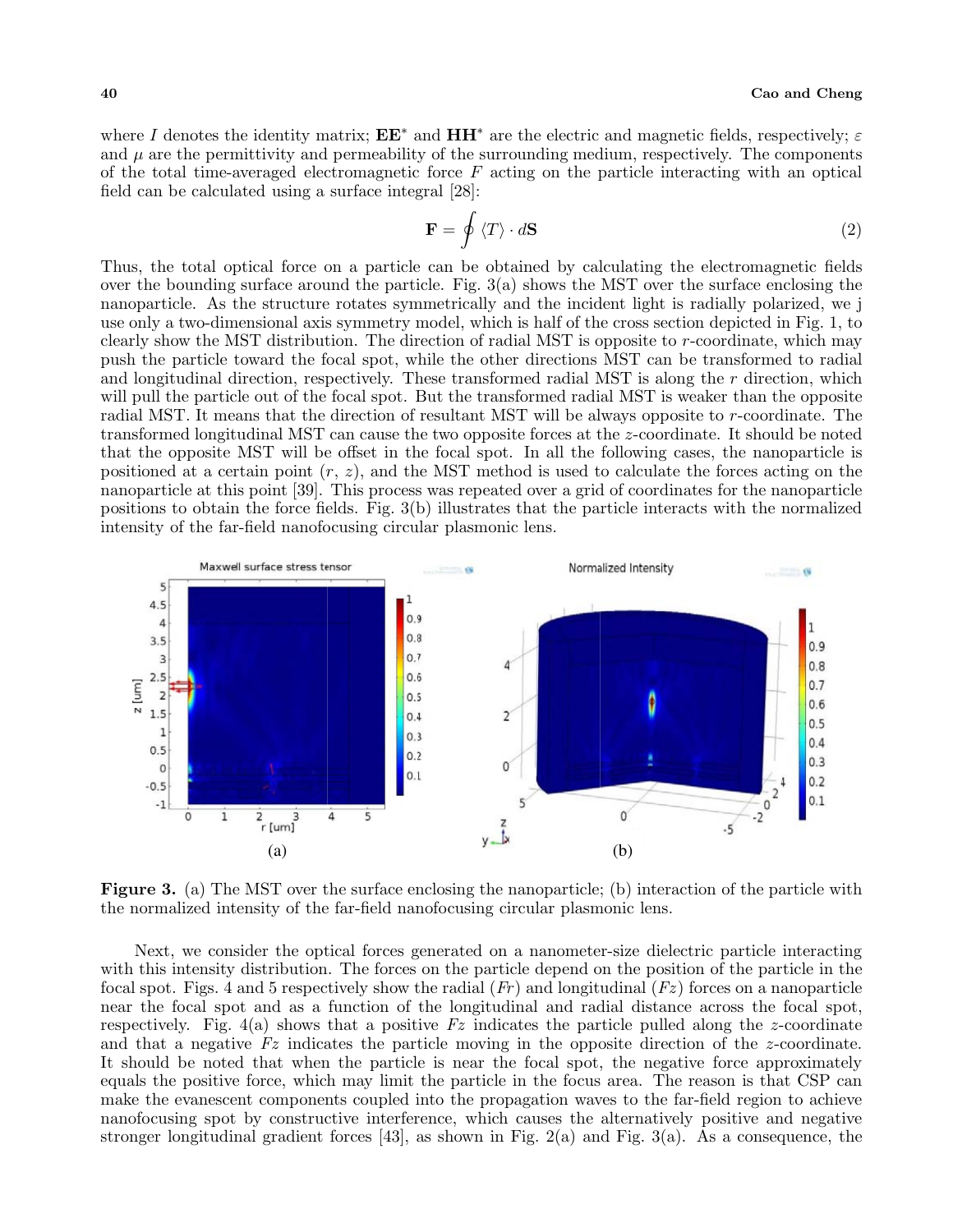

**Figure 4.** Radial (*Fr*) and longitudinal (*Fz*) forces on a 200 nm particle near the focal spot and as a function of longitudinal distance across the focal spot: (a) The z component of the force, (b) the r component of the force.

*Fz* approximates zero, and the sign of *Fz* will be reversed when the nanoparticle approaches the focal spot region. The r component of the force is always negative and achieves nanonewton level, as shown in Fig. 4(b). This means that there are stronger radial forces, which always push the particle to the optical axis. These results are consistent with prior results in Fig. 3.

Figure  $5(a)$  indicates that the r component of the force gradually increases as the particle approaches the focal spot. The symmetry of the force plot is a consequence of the symmetric focal spot structure and the polarization symmetry of a radially polarized illumination. Similarly, the larger *Fr* is caused by the enhanced radial gradient field, as shown in Fig. 2(b) and Fig. 3(a). It should be noted that due to the high energy focusing efficiency (733%), the intensity of focal spot is much greater than that of other far-field focusing plasmonic structures [33], which means that the gradient force of focal spot will increase. In this sense, a unique plasmonic lens design can help enhance trapping efficiency by enhancing the gradient force. Therefore, trapping strength can be increased without increasing optical power or further decreasing focal size, where the maximum optical force can be calculated to be <sup>−</sup>4.76 nN near the focal spot. The trapping potential resulting from the optical forces determines the stability of the optical trap. The trapping potential  $(U)$  of a particle located at  $r_0$  can be directly obtained from [44]:

$$
U(r_0) = -\int_{\infty}^{r_0} F(r) dr \tag{3}
$$

In principle, a 1 kT trapping potential well is sufficient to overcome the thermal energy of the particle and localize it in the optical trap  $[45]$  (k is Boltzmann's constant, and T is the temperature). With this design, the trapping potential of a 100 nm particle is approximately 5.57 kT by using Eq. (3), which results in a stiffer trapping potential. As noted earlier, the optical forces on Rayleigh particles are characterized by an  $r^3$  dependence, where r is the particle radius. Therefore, the trapping potential is approximately 1 kT when the radius of particle is 56 nm, which is the smallest size that can be stably trapped by this design. This result demonstrates that the force drags the particle toward the focal spot, where transverse trapping forces are even stronger. A similar idea was implemented for optical trapping with a fiber-based surface plasmonic lens [30]. However, compared with this far-field trapping structure [30] (the force is 5.9 pN using the same dielectric nanosphere and power), our structure can achieve bigger trapping force. Interestingly, the force can be used to apply localized forces and pressures on nanoscale objects with high precision. Fig. 5(b) illustrates that the *Fz* lightly oscillating in the whole focal plane and *Fz* is very small because the negative force is approximately equal to the positive force at z-coordinate, which may remain the particle in the focus plane. Oscillations depend on the beam interference between the coupled SPP wave and diffraction wavelets generated from each ring of the circular grating.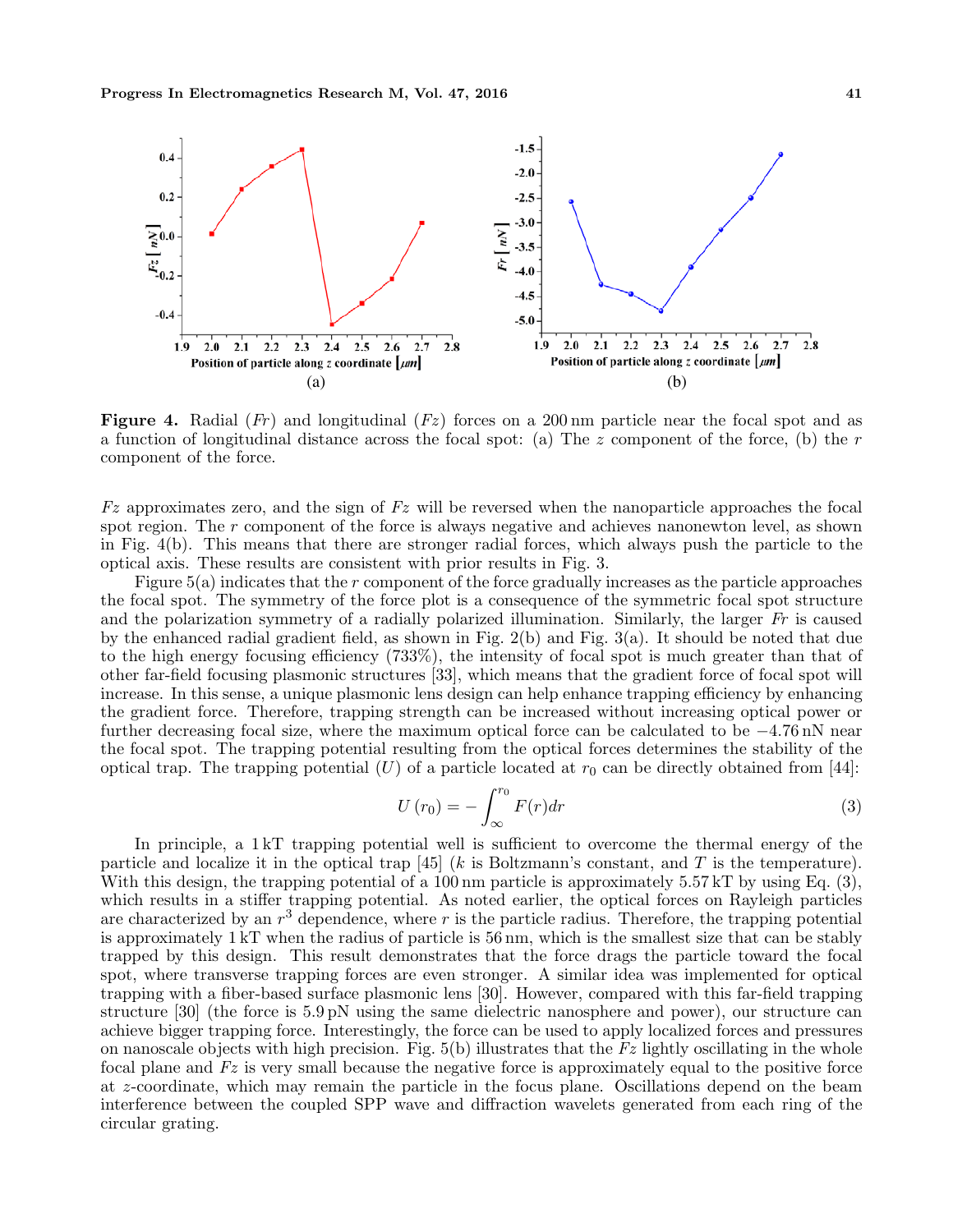

**Figure 5.** Radial (*Fr*) and longitudinal (*Fz*) forces on a 200 nm particle near the focal spot and as a function of radial distance across the focal spot: (a) The r component of the force, (b) the z component of the force.

## **4. CONCLUSION**

In summary, we have theoretically demonstrated the far-field nanonewton optical trapping force of subwavelength particles by using a far-field nanofocusing circular plasmonic lens. Since the far-field nanofocusing circular plasmonic lens enables high effect nanofocusing, the strong optical trapping force can be obtained. Different from the near-field traps in the vicinity of the surfaces in SP tweezers, our trap can be obtained around  $4.4\lambda$  away, which can not only directly avoid any physical contact of the trapped samples to prevent contamination, but also reduce the photothermal effects associated with strong absorption of the metal nanostructures. This far-field plasmonic tweezer can not only keep all the advantages of far-field plasmonic optical tweezers, but also exhibit a stronger trapping force, which can achieve a stable 3D trap for nanosize particle by requiring low optical power. Therefore, this farfield plasmonic tweezer has great potential to become a powerful and primary tool for manipulating and sensing nanosize biological specimens.

#### **ACKNOWLEDGMENT**

The authors gratefully acknowledge the financial support from the National Natural Science Foundation of China (No. 61205204), the "Spring Sunshine" Plan (No. Z2011029), the Open Research Fund of the State Key Laboratory of Transient Optics and Photonics, Chinese Academy of Sciences (No. SKLST201107) and the Fundamental Research Funds for the Central Universities (lzujbky-2014- 44).

#### **REFERENCES**

- 1. Ashkin, A., "Acceleration and trapping of particles by radiation pressure," *Phys. Rev. Lett.*, Vol. 24, 156–159, 1970.
- 2. Ashkin, A., J. M. Dziedzic, J. E. Bjorkholm, and S. Chu, "Observation of a single-beam gradient force optical trap for dielectric particles," *Opt. Lett.*, Vol. 11, 288–290, 1986.
- 3. Grier, D. G., "A revolution in optical manipulation," *Nature*, Vol. 424, No. 6950, 810–816, 2003.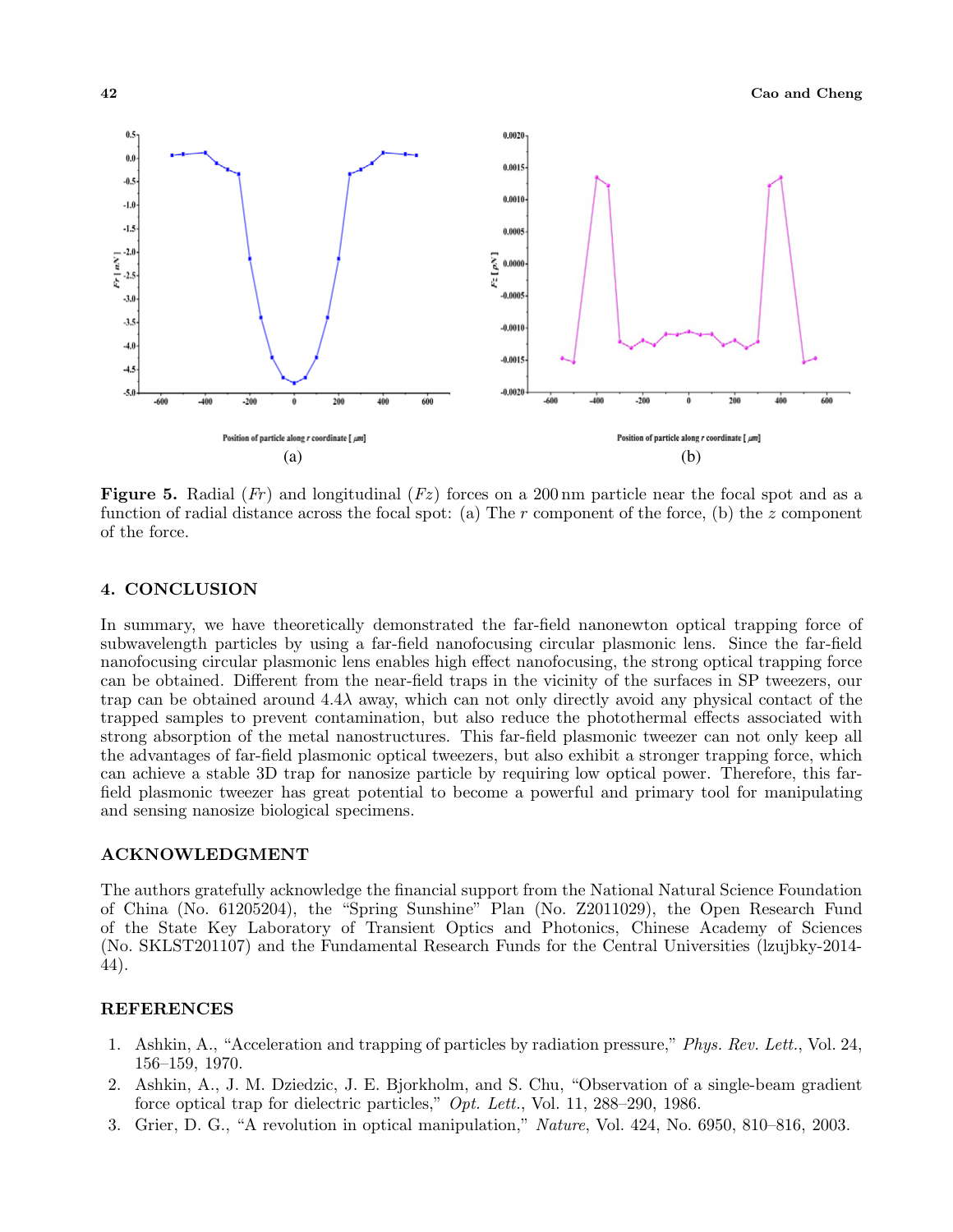#### **Progress In Electromagnetics Research M, Vol. 47, 2016 43**

- 4. Ashkin, A., "Optical trapping and manipulation of neutral particles using lasers," *Proc. Natl. Acad. Sci. U.S.A.*, Vol. 94, No. 10, 4853–4860, 1997.
- 5. Ashkin, A., K. Schütze, J. M. Dziedzic, U. Euteneuer, and M. Schliwa, "Force generation of organelle transport measured in vivo by an infrared laser trap," *Nature*, Vol. 348, 346–348, 1990.
- 6. Ukita, H., T. Saitoh, and N. Sakahara, "Resolving discrepancy between theoretical and experimental optical trapping forces using effects of beam waist and trapping position displacement due to gravity," *Opt. Rev.*, Vol. 13, No. 6, 436–442, 2006.
- 7. Miao, X., H. Liao, and L. Y. Lin, "Opto-plasmonic tweezers for rotation and manipulation of micro/nano objects," *Optical MEMS and Their Applications Conference, Proc. of IEEE/LEOS International Conference on IEEE*, 15–16, 2005.
- 8. Serey, X., S. Mandal, and D. Erickson, "Comparison of silicon photonic crystal resonator designs for optical trapping of nanomaterials," *Nanotechnology*, Vol. 21, No. 30, 305202, 2010.
- 9. Wang, K., E. Schonbrun, P. Steinvurzel, and K. B. Crozier, "Nanoparticle manipulation using a plasmonic nano-tweezer with an integrated heat sink," *Conference on Lasers and Electro-Optics (CLEO), OSA, QWG2*, 2011.
- 10. Nieto-Vesperinas, M., P. Chaumet, and A. Rahmani, "Near field photonic forces," *Phil. Trans. R. Soc. A*, Vol. 362, 719–737, 2004.
- 11. Erickson, D., X. Serey, Y. F. Chen, and S. Mandal, "Nanomanipulation using near field photonics," *Lab. Chip*, Vol. 11, No. 6, 995–1009, 2011.
- 12. Quidant, R., D. Petrov, and G. Badenes, "Radiation forces on a rayleigh dielectric sphere in a patterned optical near field," *Opt. Lett.*, Vol. 30, 1009–1011, 2005.
- 13. Zhang, Q., J. J. Xiao, X. M. Zhang, and Y. Yao, "Optical binding force of gold nanorod dimers coupled to a metallic slab," *Opt. Commun.*, Vols. 301–302, 121–126, 2013.
- 14. Lezec, H. J., A. Degiron, E. Devaux, R. A. Linke, L. Martin-Moreno, F. J. Garcia-Vidal, and T. W. Ebbesen, "Beaming light from a subwavelength aperture," *Science*, Vol. 297, No. 5582, 820–822, 2002.
- 15. Valdivia-Valero, F. J. and M. Nieto-Vesperinas, "Whispering gallery mode propagation in photonic crystals in front of subwavelength slit arrays: Interplay with extraordinary transmission," *Opt. Commun.*, Vol. 284, No. 7, 1726–1733, 2011.
- 16. Xu, H. and M. Kall, "Surface-plasmon-enhanced optical forces in silver nanoaggregates," *Phys. Rev. Lett.*, Vol. 89, No. 24, 246802–246802, 2002.
- 17. Arias-Gonzalez, J. R. and M. Nieto-Vesperinas, "Optical forces on small particles: Attractive and repulsive nature and plasmon-resonance conditions," *JOSA A*, Vol. 20, No. 7, 1201–1209, 2003.
- 18. Zelenina, A. S., R. Quidant, and M. Nieto-Vesperinas, "Enhanced optical forces between coupled resonant metal nanoparticles," *Opt. Lett.*, Vol. 32, No. 9, 1156–1158, 2007.
- 19. Zelenina, A. S., R. Quidant, G. Badenes, and M. Nieto-Vesperinas, "Tunable optical sorting and manipulation of nanoparticles via plasmon excitation," *Opt. Lett.*, Vol. 31, No. 13, 2054–2056, 2006.
- 20. Juan, M. L., M. Righini, and R. Quidant, "Plasmon nano-optical tweezers," *Nat. Photonics*, Vol. 5, No. 6, 349–356, 2011.
- 21. Zhang, W., L. Huang, C. Santschi, and O. J. Martin, "Trapping and sensing 10 nm metal nanoparticles using plasmonic dipole antennas," *Nano Lett.*, Vol. 10, No. 3, 1006–1011, 2010.
- 22. Grigorenko, A. N., N. W. Roberts, M. R. Dickinson, and Y. Zhang, "Nanometric optical tweezers based on nanostructured substrates," *Nat. Photonics*, Vol. 2, No. 6, 365–370, 2008.
- 23. Righini, M., A. S. Zelenina, C. Girard, and R. Quidant, "Parallel and selective trapping in a patterned plasmonic landscape," *Nat. Phys.*, Vol. 3, No. 7, 477–480, 2007.
- 24. Roxworthy, B. J., K. D. Ko, A. Kumar, K. H. Fung, E. K. Chow, G. L. Liu, N. X. Fang, and K. C. Toussaint, Jr., "Application of plasmonic bowtie nanoantenna arrays for optical trapping, stacking, and sorting," *Nano Lett.*, Vol. 12, No. 2, 796–801, 2012.
- 25. Kang, J. H., K. Kim, H. S. Ee, Y. H. Lee, T. Y. Yoon, M. K. Seo, and H. G. Park, "Low-power nano-optical vortex trapping via plasmonic diabolo nanoantennas," *Nat. Commun.*, Vol. 2, 582, 2011.